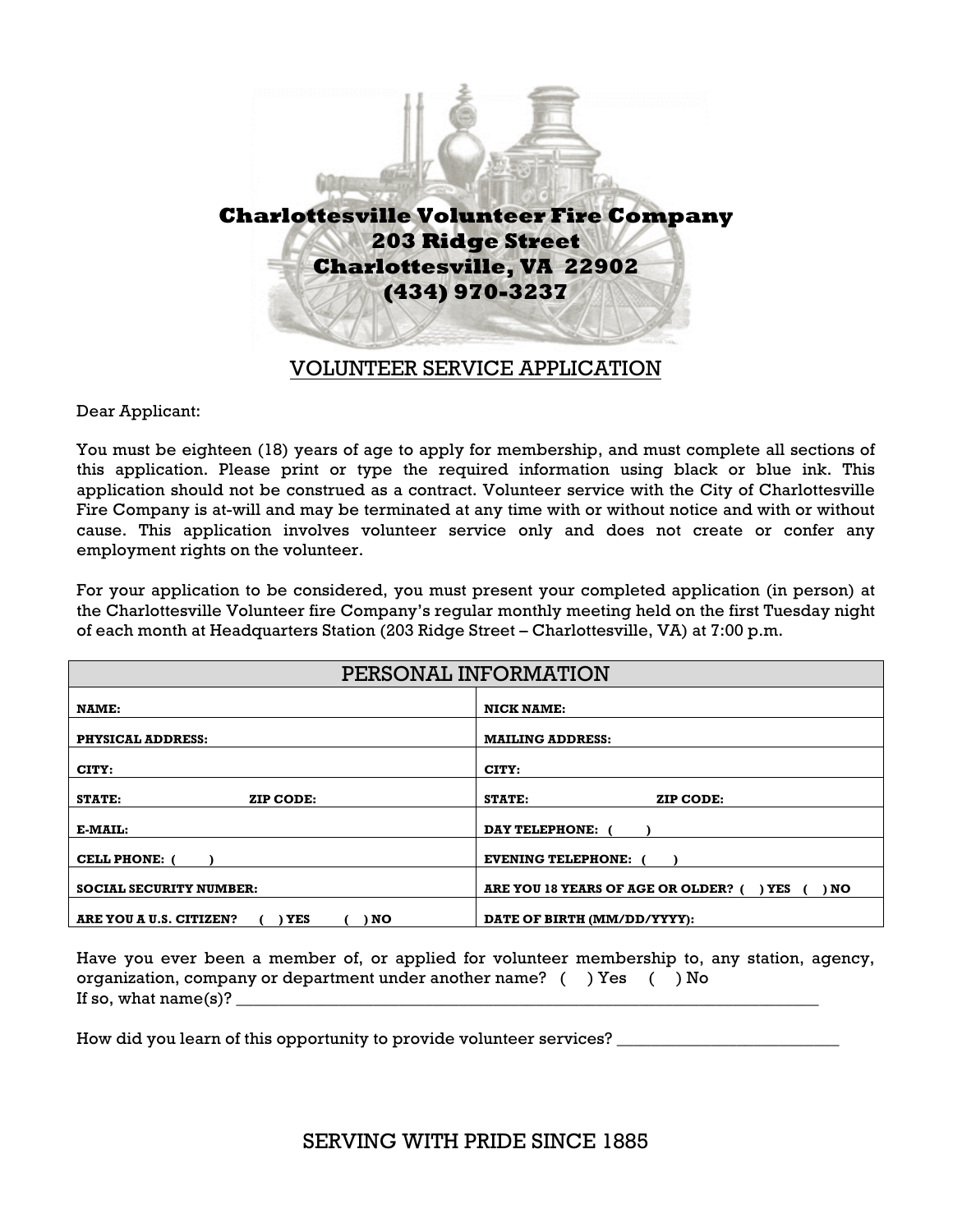|  | <b>SERVICE ORIENTATION</b> |
|--|----------------------------|
|--|----------------------------|

| ARE YOU PRESENTLY OR HAVE YOU EVER BEEN A MEMBER OF ANY FIRE, RESCUE, EMS OR EMERGENCY SERVICES<br><b>AGENCY?</b><br>$($ $)$ NO<br>YES                                                             |        |                   |  |
|----------------------------------------------------------------------------------------------------------------------------------------------------------------------------------------------------|--------|-------------------|--|
| IF SO, WHAT AGENCY(S)?                                                                                                                                                                             |        |                   |  |
| MAY WE CONTACT YOUR SUPERIOR OFFICER OR SUPERVISOR REGARDING YOUR SERVICE?<br><b>YES</b><br>NO                                                                                                     |        |                   |  |
| SUPERVISORS NAME AND TITLE:                                                                                                                                                                        |        | <b>TELEPHONE:</b> |  |
| <b>ADDRESS:</b>                                                                                                                                                                                    |        |                   |  |
| CITY:                                                                                                                                                                                              | STATE: | ZIP CODE:         |  |
| ARE YOU A MEMBER OF ANY OTHER COMMUNITY SERVICE ORGANIZATION(S)?<br>IF SO, WHAT ORGANIZATIONS (LIST BELOW)?                                                                                        |        | ) YES<br>) NO     |  |
|                                                                                                                                                                                                    |        |                   |  |
|                                                                                                                                                                                                    |        |                   |  |
|                                                                                                                                                                                                    |        |                   |  |
| HAVE YOU EVER BEEN DENIED MEMBERSHIP, HAD DISCIPLINARY ACTION TAKEN AGAINST YOU, OR BEEN ASKED TO<br><b>RESIGN BY ANY ORGANIZATION OR EMERGENCY SERVICES AGENCY?</b><br>) <b>YES</b> ( ) <b>NO</b> |        |                   |  |
| IF YOU ANSWERED YES, EXPLAIN IN DETAIL BELOW. BE SURE TO INCLUDE THE NAME AND ADDRESS OF THE<br><b>ORGANIZATION.</b>                                                                               |        |                   |  |
|                                                                                                                                                                                                    |        |                   |  |
|                                                                                                                                                                                                    |        |                   |  |

## QUALIFICATIONS, SKILLS AND TRAINING

| LIST ANY FIRE, RESCUE, EMS AND/OR EMERGENCY MANAGEMENT TRAINING, EXPERIENCE AND CERTIFICATIONS YOU<br>CURRENTLY HOLD. INCLUDE EXPIRATION DATES AND CERTIFYING STATE, DEPARTMENT OR AGENCY. PLEASE ATTACH<br>COPIES OF YOUR CERTIFICATIONS TO THIS APPLICATION.                  |                                                                                                |                        |
|---------------------------------------------------------------------------------------------------------------------------------------------------------------------------------------------------------------------------------------------------------------------------------|------------------------------------------------------------------------------------------------|------------------------|
| <b>CERTIFICATION</b>                                                                                                                                                                                                                                                            | <b>CERTIFYING STATE/DEPARTMENT AGENCY</b>                                                      | <b>EXPIRATION DATE</b> |
|                                                                                                                                                                                                                                                                                 |                                                                                                |                        |
|                                                                                                                                                                                                                                                                                 |                                                                                                |                        |
|                                                                                                                                                                                                                                                                                 |                                                                                                |                        |
|                                                                                                                                                                                                                                                                                 |                                                                                                |                        |
|                                                                                                                                                                                                                                                                                 |                                                                                                |                        |
| LIST ANY SPECIAL QUALIFICATIONS, SKILLS, CERTIFICATES, AND/OR LICENSES YOU HOLD. INCLUDE ARMED FORCES<br>TRAINING, SKILLS WITH MACHINES, MEMBERSHIPS IN PROFESSIONAL, SCIENTIFIC, OR ACADEMIC SOCIETIES, WORK                                                                   |                                                                                                |                        |
|                                                                                                                                                                                                                                                                                 | TRAINING PROGRAMS, PUBLIC SPEAKING EXPERIENCE, AND TRADE SCHOOL BACKGROUNDS, ETC. (IF YOU NEED |                        |
| ADDITIONAL SPACE, PLEASE ATTACH ON A SEPARATE SHEET OF PAPER).                                                                                                                                                                                                                  |                                                                                                |                        |
| You need not disclose any affiliation, certificate, or membership that may reveal information regarding race, color, creed, gender, religion, national origin, ancestry, age,<br>disability, marital status, sexual orientation, veteran status, or any other protected status. |                                                                                                |                        |
|                                                                                                                                                                                                                                                                                 |                                                                                                |                        |
|                                                                                                                                                                                                                                                                                 |                                                                                                |                        |
|                                                                                                                                                                                                                                                                                 |                                                                                                |                        |
|                                                                                                                                                                                                                                                                                 |                                                                                                |                        |
|                                                                                                                                                                                                                                                                                 |                                                                                                |                        |
|                                                                                                                                                                                                                                                                                 |                                                                                                |                        |
|                                                                                                                                                                                                                                                                                 |                                                                                                |                        |
|                                                                                                                                                                                                                                                                                 |                                                                                                |                        |

| DRIVING RECORD                                                                                                                                                                                   |                 |                         |
|--------------------------------------------------------------------------------------------------------------------------------------------------------------------------------------------------|-----------------|-------------------------|
| DO YOU HAVE A VALID DRIVERS LICENSE?<br>NO<br>YES                                                                                                                                                |                 |                         |
| <b>STATE OF LICENSE:</b>                                                                                                                                                                         | LICENSE NUMBER: | <b>EXPIRATION DATE:</b> |
| DO YOU CONSENT TO THE RELEASE AND REVIEW OF YOUR DRIVER'S TRANSCRIPT OR RECORD NOW AND ON A PERIODIC<br><b>BASIS DURING SERVICE FOR REPEATED OR SIGNIFICANT TRAFFIC VIOLATIONS?</b><br>YES<br>NO |                 |                         |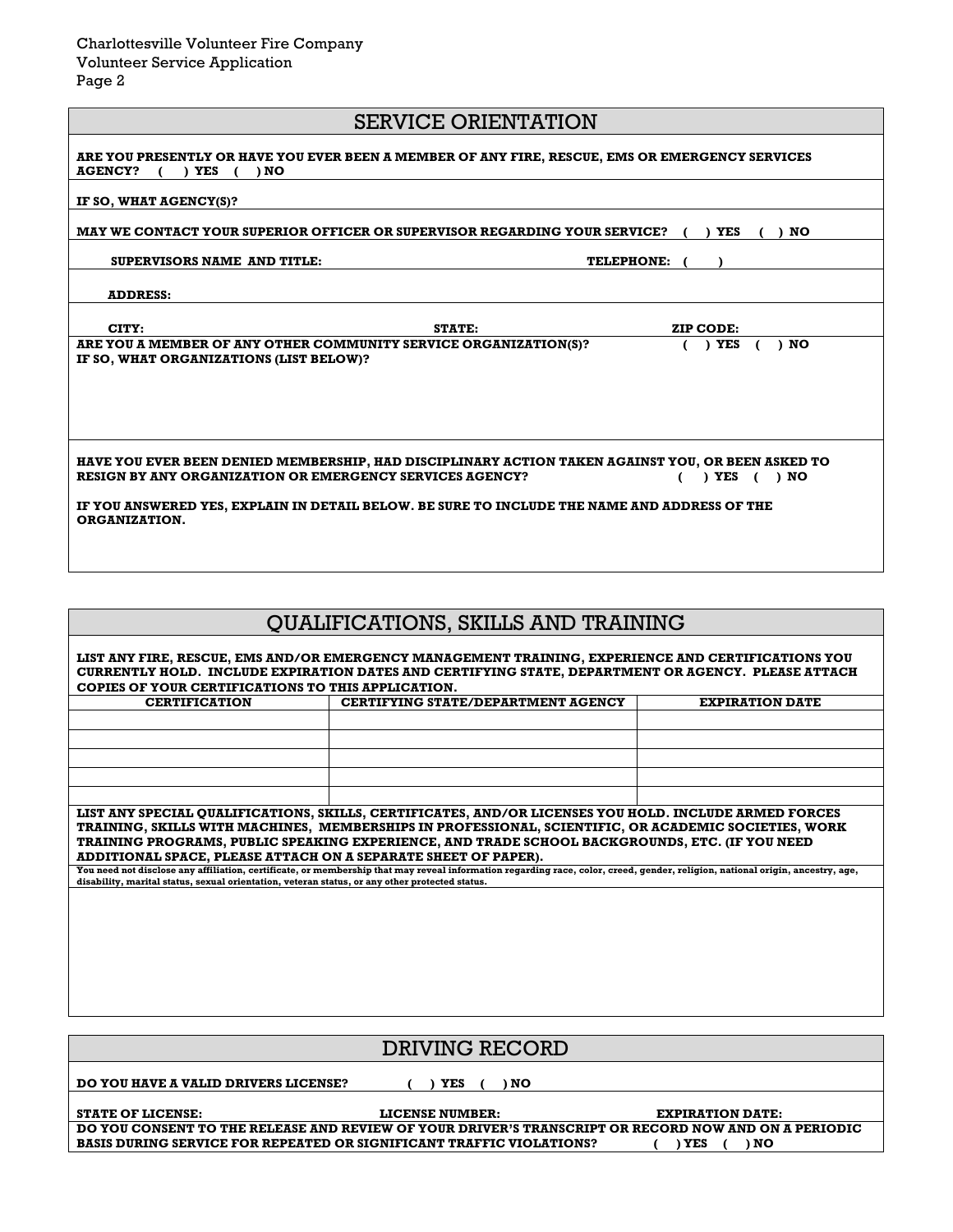| EDUCATIONAL BACKGROUND                              |                                      |  |
|-----------------------------------------------------|--------------------------------------|--|
| <b>HIGH SCHOOL</b>                                  |                                      |  |
| LAST GRADE COMPLETED: () 9 (<br>) 10 (<br>11(<br>12 | DIPLOMA/GED?<br>YES<br>) NO          |  |
| HIGH SCHOOL(S) ATTENDED:                            | CITY/STATE:                          |  |
|                                                     |                                      |  |
|                                                     |                                      |  |
| <b>COLLEGE OR VOCATIONAL SCHOOL</b>                 |                                      |  |
| YEARS COMPLETED:<br>3<br>) 1 (<br>2<br>)4           | <b>DEGREE EARNED?</b><br>YES<br>) NO |  |
| <b>COLLEGE(S) ATTENDED:</b>                         | CITY/STATE:                          |  |
|                                                     |                                      |  |
|                                                     |                                      |  |

| EMPLOYMENT HISTORY                                                                                                                                       |                                                       |
|----------------------------------------------------------------------------------------------------------------------------------------------------------|-------------------------------------------------------|
| LIST MOST RECENT EMPLOYER FIRST. INCLUDE U.S. MILITARY SERVICE AND VOLUNTEER SERVICE. IF EMPLOYMENT<br>WAS UNDER A DIFFERENT NAME, PLEASE INDICATE NAME. |                                                       |
| <b>EMPLOYER:</b>                                                                                                                                         | <b>DESCRIPTION OF DUTIES AND/OR RESPONSIBILITIES:</b> |
| SUPERVISOR:                                                                                                                                              |                                                       |
| <b>ADDRESS:</b>                                                                                                                                          |                                                       |
| CITY:                                                                                                                                                    |                                                       |
| <b>STATE:</b><br>ZIP CODE:                                                                                                                               |                                                       |
| <b>TELEPHONE:</b>                                                                                                                                        |                                                       |
| <b>POSITION HELD:</b>                                                                                                                                    |                                                       |
| DATES OF EMPLOYMENT:                                                                                                                                     | <b>REASON FOR LEAVING:</b>                            |

| LIST MOST RECENT EMPLOYER FIRST. INCLUDE U.S. MILITARY SERVICE AND VOLUNTEER SERVICE. IF EMPLOYMENT<br>WAS UNDER A DIFFERENT NAME, PLEASE INDICATE NAME. |                                                       |
|----------------------------------------------------------------------------------------------------------------------------------------------------------|-------------------------------------------------------|
| <b>EMPLOYER:</b>                                                                                                                                         | <b>DESCRIPTION OF DUTIES AND/OR RESPONSIBILITIES:</b> |
| <b>SUPERVISOR:</b>                                                                                                                                       |                                                       |
| <b>ADDRESS:</b>                                                                                                                                          |                                                       |
| CITY:                                                                                                                                                    |                                                       |
| ZIP CODE:<br><b>STATE:</b>                                                                                                                               |                                                       |
| <b>TELEPHONE:</b>                                                                                                                                        |                                                       |
| <b>POSITION HELD:</b>                                                                                                                                    |                                                       |
| <b>DATES OF EMPLOYMENT:</b>                                                                                                                              | <b>REASON FOR LEAVING:</b>                            |

**(IF YOU NEED ADDITIONAL SPACE, PLEASE ATTACH ON A SEPARATE SHEET OF PAPER).**

**HAVE YOU EVER BEEN DISCHARGED, ASKED TO RESIGN FROM A JOB, OR RESIGNED TO AVOID DISCHARGE? ( ) YES ( ) NO IF SO, PLEASE EXPLAIN:**

**Affirmative answers do not necessarily disqualify the applicant from consideration for volunteer service.**